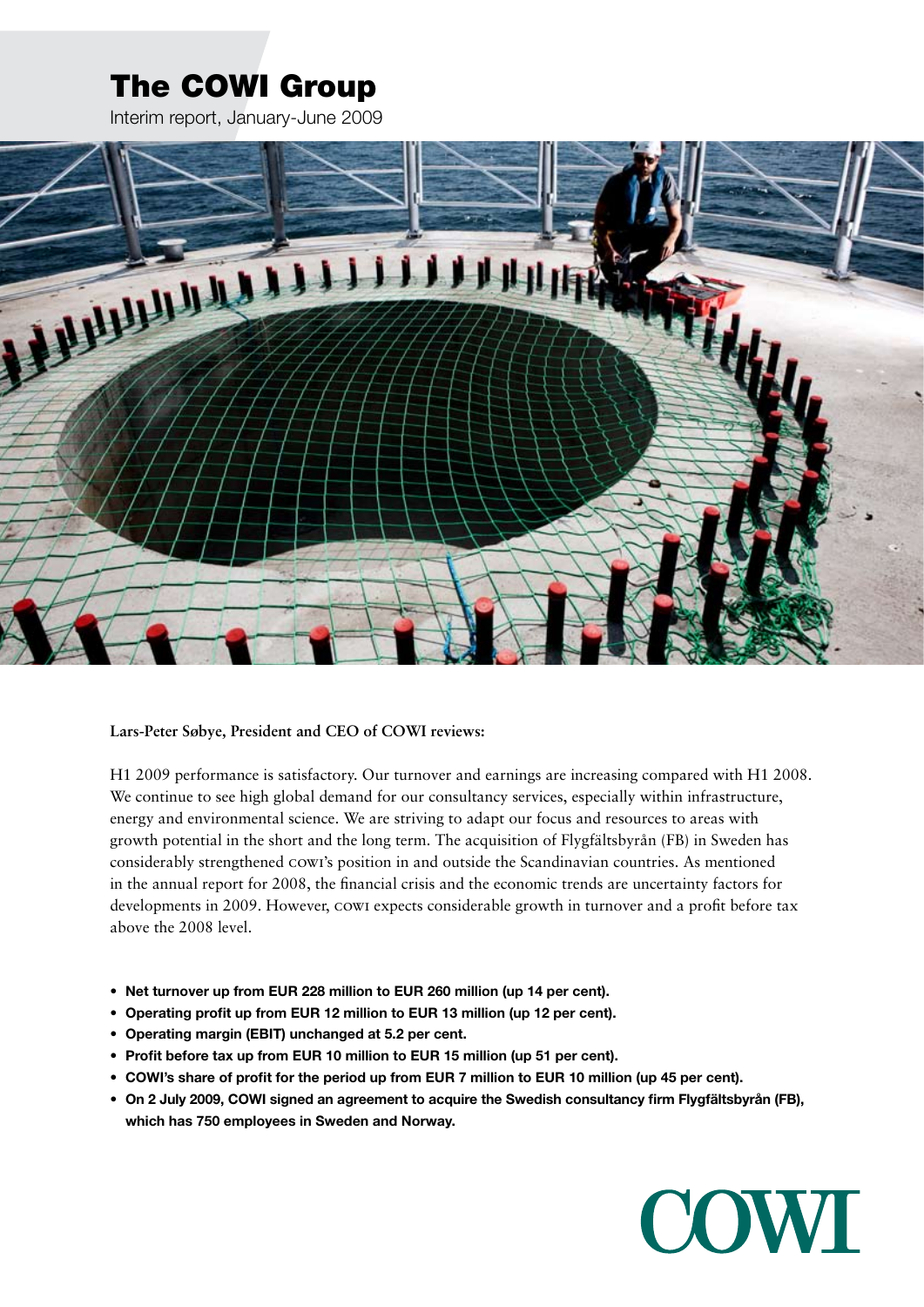# **The COWI Group**  $\sqrt{2}$

| <b>Consolidated profit and loss statement</b>                       | H1 2009                | H1 2008                            | Year.        |
|---------------------------------------------------------------------|------------------------|------------------------------------|--------------|
| Amounts in mEUR                                                     | (unaudited)            | (unaudited)                        | 2008         |
| Net turnover                                                        | 259.7                  | 228.4                              | 469.5        |
| Project expenses                                                    | (47.4)                 | (45.8)                             | (94.1)       |
| Own production                                                      | 212.3                  | 182.6                              | 375.4        |
| External expenses                                                   | (32.5)                 | (28.3)                             | (61.7)       |
| Staff expenses                                                      | (160.1)                | (137.0)                            | (278.9)      |
| Other operating expenses. net                                       | 0.6                    | 0.5                                | 0.3          |
| Operating profit before depreciation and writedowns (EBITDA)        | 20.2                   | 17.8                               | 35.1         |
| Amortisation. depreciation and impairment losses                    | (6.8)                  | (5.8)                              | (12.7)       |
| <b>Operating profit (EBIT)</b>                                      | 13.4                   | 12.0                               | 22.5         |
| Profit on ordinary activities before tax in associates              | 0.0                    | 0.1                                | 0.1          |
| Financial income                                                    | 3.8                    | 2.2                                | 6.1          |
| Financial expenses                                                  | (2.2)                  | (4.3)                              | (5.0)        |
| <b>Profit before tax</b>                                            | 15.1                   | 9.9                                | 23.7         |
| Tax on profit                                                       | (4.6)                  | (2.8)                              | (6.5)        |
| <b>Profit after tax</b>                                             | 10.4                   | 7.2                                | 17.2         |
| Profit/loss from subsidiaries attributable to minority shareholders | (0.0)                  | (0.0)                              | (0.1)        |
| COWI's share of profit for the period                               | 10.4                   | 7.2                                | 17.1         |
| EBITDA margin (net turnover)                                        | 7.8%                   | 7.8%                               | 7.5%         |
| EBIT margin (net turnover)                                          | 5.2%                   | 5.2%                               | 4.8%         |
| EBIT margin (own production)                                        | 6.3%                   | 6.6%                               | 6.0%         |
| Number of employees. average                                        | 4,698                  | 4,273                              | 4,475        |
| Number of employees. end-of-period                                  | 5,134                  | 4,468                              | 4,872        |
|                                                                     |                        |                                    |              |
| <b>The COWI Group</b>                                               | H1 2009<br>(unaudited) | H <sub>1</sub> 2008<br>(unaudited) | Year<br>2008 |
| <b>Consolidated cash flow statement</b><br>Amounts in mEUR          |                        |                                    |              |
| Cash flow from operating activities                                 | 3.9                    | (0.3)                              | 15.6         |

Investing activities (2.1) (9.1) (22.2) **Free cash flow 1.9 (6.6) (6.6)** Financing activities T.6 7.6 7.6 7.6 **Cash flow for the period 1.0 1.0 1.0 1.0 1.0 1.0 Cash and cash equivalents. end-of-period 81.0 71.2 73.8**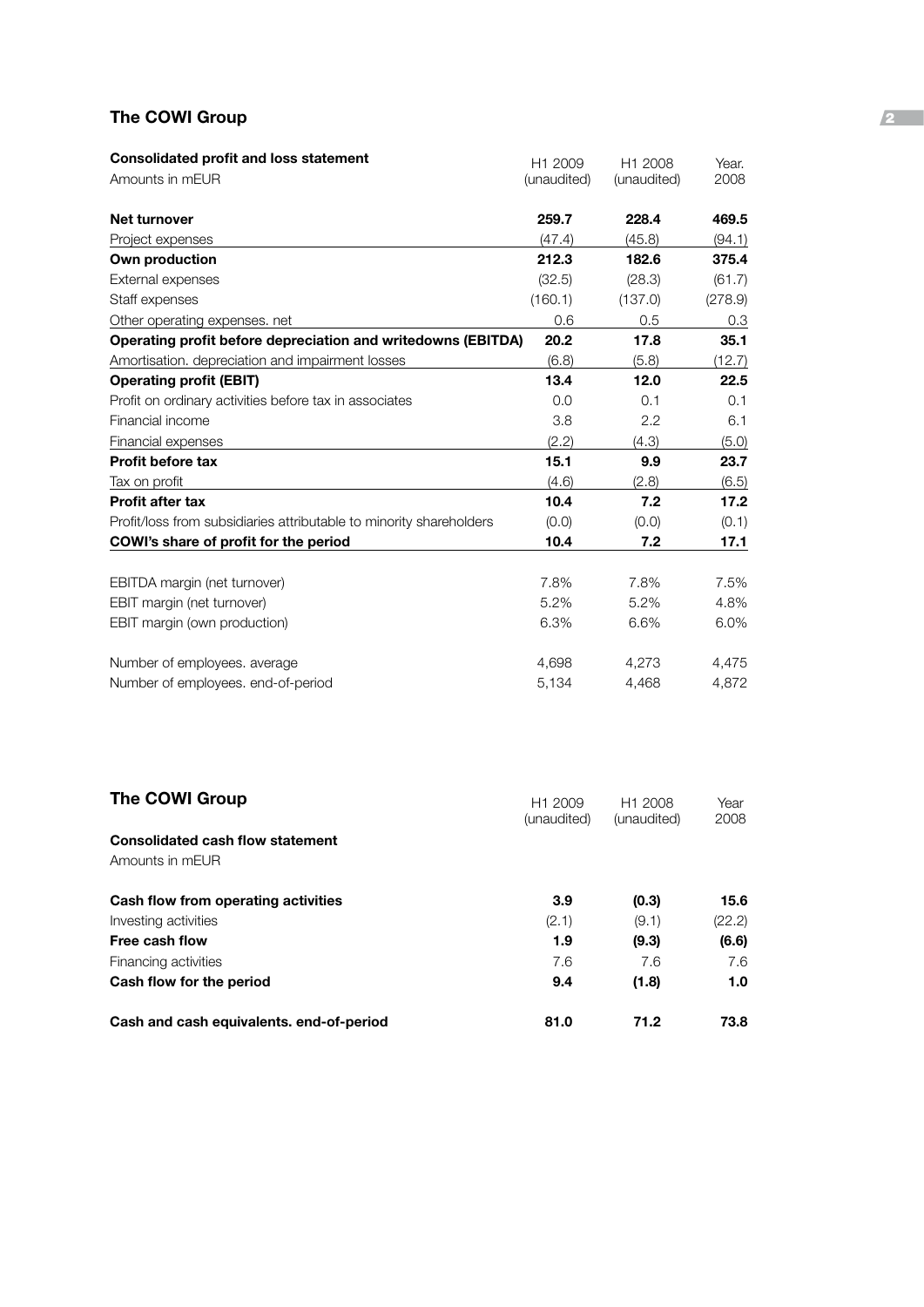# **The COWI Group by a strategies of the COWI Group** *s*

| <b>Consolidated balance sheet</b>        | at 30 June          | at 31 Dec. |
|------------------------------------------|---------------------|------------|
| Amounts in mEUR                          | 2009<br>(unaudited) | 2008       |
| Group goodwill                           | 43.8                | 44.7       |
| Other fixed assets                       | 29.2                | 30.0       |
| Accounts receivables, services           | 86.4                | 97.8       |
| Contract work in progress                | 66.3                | 55.9       |
| Other current assets                     | 25.1                | 18.3       |
| Current asset investments                | 27.9                | 25.9       |
| Cash at bank and in hand                 | 53.0                | 47.8       |
| <b>Total assets</b>                      | 331.7               | 320.4      |
| Equity                                   | 113.6               | 103.3      |
| Minority interests                       | 0.4                 | 0.4        |
| Provisions                               | 51.2                | 49.3       |
| Long-term debt                           | 6.9                 | 3.9        |
| Short-term debt to credit institutions   | 8.4                 | 6.1        |
| Amounts invoiced in advance to customers | 58.8                | 68.9       |
| Other short-term debt                    | 92.4                | 88.5       |
| <b>Total liabilities and equity</b>      | 331.7               | 320.4      |
| Equity ratio                             | 34.3%               | 32.2%      |
| Return on equity                         | 14.5%               | 23.8%      |
| Return on invested capital               | 14.0%               | 15.7%      |
|                                          |                     |            |

# **The COWI Group**

| Statement of changes in equity            | at 30 June<br>2009 | at 31 Dec.<br>2008 |
|-------------------------------------------|--------------------|--------------------|
| Amounts in mEUR                           | (unaudited)        |                    |
| <b>Opening balance</b>                    | 103.4              | 96.2               |
| Profit for the period                     | 10.4               | 17.1               |
| Distributed dividend                      | (1.6)              | (1.4)              |
| Investment in subsidiaries                | 0.0                | 0.0                |
| Change in estimates/pension plan changes  | 0.0                | (4.4)              |
| Deferred tax concerning changed estimates | 0.0                | 1.1                |
| Value adjustment of hedging instruments   | (0.1)              | (0.2)              |
| Exchange adjustments                      | 1.6                | (5.2)              |
| <b>Closing balance</b>                    | 113.6              | 103.3              |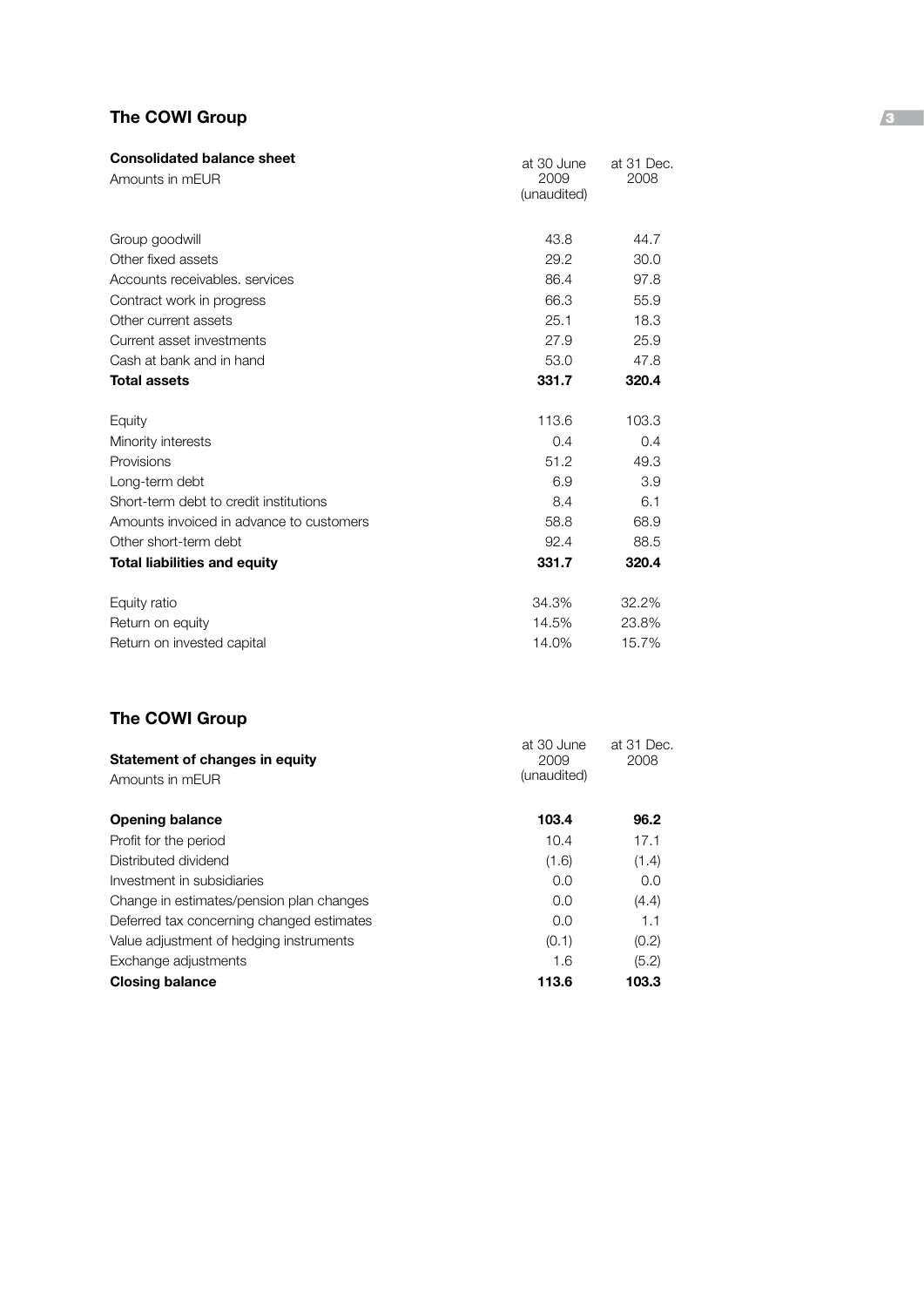# **Review of interim results** <sup>4</sup>

## **Growth in turnover**

cowi's net turnover increased by EUR 31 million during H1 2009 to EUR 260 million, corresponding to growth of 14 per cent. Excluding exchange rate movements, turnover increased by EUR 35 million, corresponding to growth of 15 per cent. Growth is in particular attributable to Denmark and the Persian Gulf.

## **Growth in operating profit**

Operating profit increased from EUR 12 million to EUR 13 million, up 12 per cent.

## **Increase in net financials**

The Group's net financials increased by EUR 3.8 million to EUR 1.6 million in H1 2009. The trend is primarily attributable to unrealised capital gains on the securities portfolio and foreign exchange holdings.

## **Increase in profits before and after tax**

Profit before tax increased by EUR 5 million to EUR 15 million, up 51 per cent. Furthermore, profit after tax for the period and minority shareholders increased by EUR 3 million to EUR 10 million, corresponding to 45 per cent.

## **Increasing equity**

cowi's equity stood at EUR 114 million at the end of the period compared to EUR 103 million at the end of 2008. The change in equity for the period can be attributed to the H1 profit, changes in foreign exchange rates and distributed dividend.

# **Positive cash flow**

Cash flow from operating activities was positive at EUR 4 million. The free cash flow was positive at EUR 2 million, an improvement of EUR 11 million compared with H1 2008 when investments of EUR 9 million were made in connection with the acquisitions of companies. The Group's cash and cash equivalents comprising cash and securities amounted to EUR 81 million. With the addition of committed, but undrawn credit facilities, the Group's financial resources as of 30 June 2009 amounted to EUR 127 million.

### **Increased headcount**

At the end of H1 2009, the cowi Group had 5,134 employees compared with 4,468 employees at the end of H1 2008. During H1 2009, the cowi Group's headcount rose by 262 employees.

# **Outlook**

As mentioned in the annual report for 2008, the effects of the financial crisis and the economic trends are uncertain for cowi throughout 2009. We expect an increase in turnover and earnings. The increase can be attributed to organic growth and the acquisition of the Swedish company Flygfältsbyrån, which will influence turnover and earnings from the formal acquisition date on 1 September 2009.

### **Accounting policies**

The cowi Group 2009 interim report (unaudited) has been prepared in accordance with the provisions of the Danish Financial Statements Act for a large class C enterprise with the adoption of IAS 19 'Employee Benefits'.

Applied accounting policies remain unchanged from the annual report for 2008.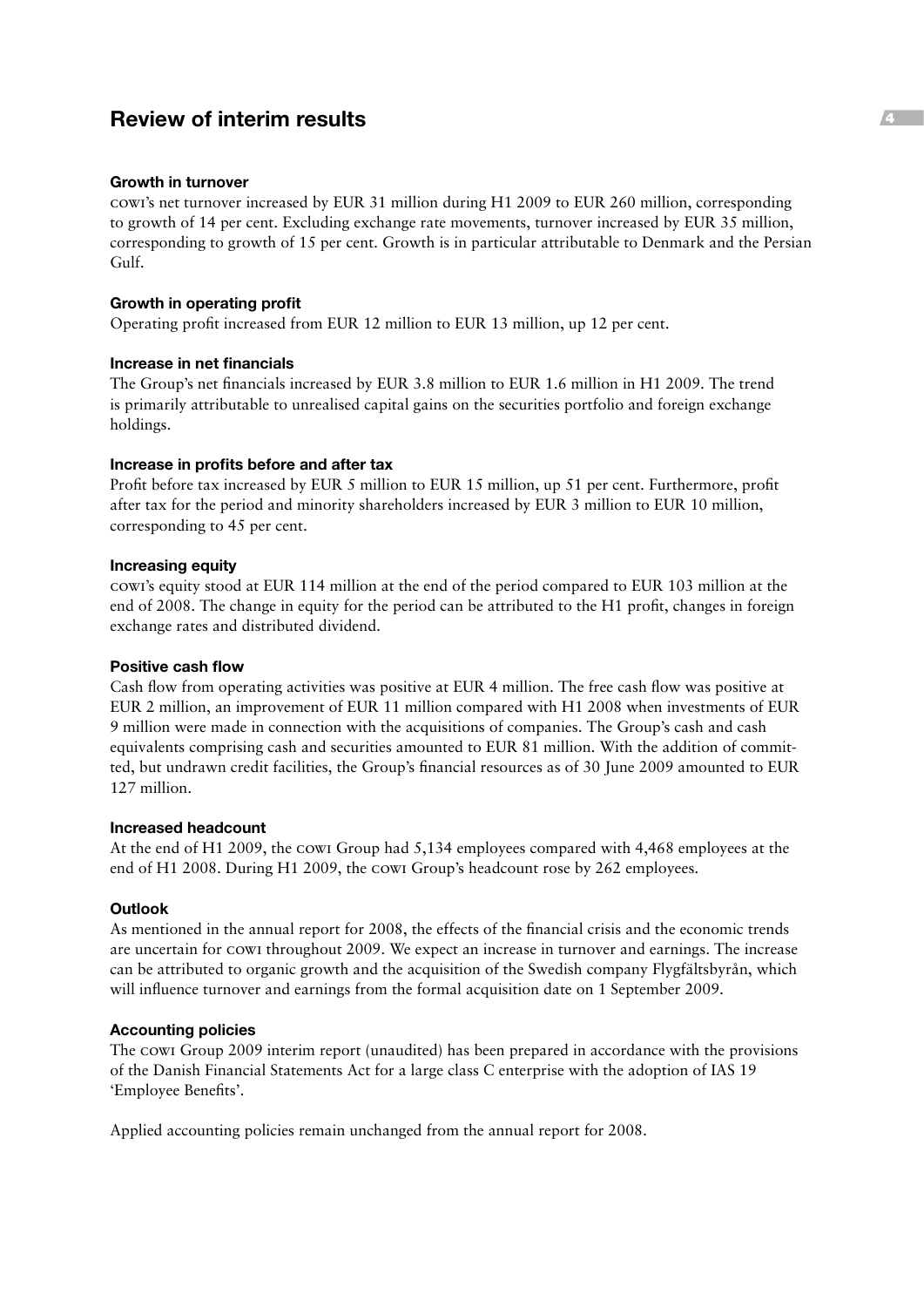# **Market and business trends** <sup>5</sup>

### **COWI Denmark**

cowi Denmark's activities span a wide range of consultancy services delivered to the Danish and international markets. The international market consists of services exported from Denmark as well as consultancy provided by international subsidiaries which are owned by cowi Denmark. The first half of 2009 saw positive developments in trade together with the other cowi regions. During the same period, staff numbers at cowi Denmark, including its subsidiaries, increased by 138 to 3,303.

#### Growth in Danish market despite financial crisis

cowi's Danish operations have only felt a limited impact of the financial crisis, which has otherwise had a far-reaching impact on the Danish business sector across the board. Our building consultancy service is the area which has observed the most noticeable repercussions of the economic downturn. Overall, our order books are fuller than at the same stage last year in terms of both the Danish and the international markets, with increased public sector investment paving the way for a noticeable increase in infrastructure projects.

#### Infrastructure commissions and sustainable building

Demand for our services has in general been consistently high in several business sectors including roads, railways, bridges, industry, energy, environmental science and climate. A high level of activity also typifies cowi Denmark's international subsidiaries, particularly in the sectors of bridges and marine structures in North America and the UK.

In the spring of 2009 and in conjunction with, amongst others, the German company Obermeyer, cowi won the contract to design a bridge over the Fehmarnbelt. We were awarded one of the two tendered projects involved in the fixed link, and in three years' time it will be decided whether the fixed link will take the form of a bridge or a tunnel.

Work on the Cityringen expansion of Copenhagen's metro has featured heavily in the first six months, and we have just been appointed client consultants on the stretch of road between the Danish towns of Funder and Låsby, which is part of the planned motorway through Silkeborg in Jutland. There are also other major infrastructure projects in the pipeline.

The business unit for buildings has recently been awarded several large-scale projects on the strength of our success in factoring sustainability, amongst other qualities, into buildings. For a growing number of clients, sustainability is an essential criterion, a fact which has secured cowi several substantial, prestigious commissions.

#### Demand for more climate consultancy

In 2009 we are also focussing on strengthening our position as one of the leading climate consultancy firms in Denmark and on the international stage. Both mitigation of and adaptation to climate change form a significant strand of our consultancy services. In the last half year we have acted as climate consultants for 22 Danish municipalities, in projects including adaptation to climate change, elevation models,  $CO<sub>2</sub>$  mapping, heat production plans, climate plans and  $CO<sub>2</sub>$  reduction projects.

Our climate strategy also comprises a long series of other commercial initiatives. Our ventures included sponsoring the international scientific research conference at the University of Copenhagen in March 2009 and holding various well-attended events for customers where climate change was the focus. cowi has also won a green IT award.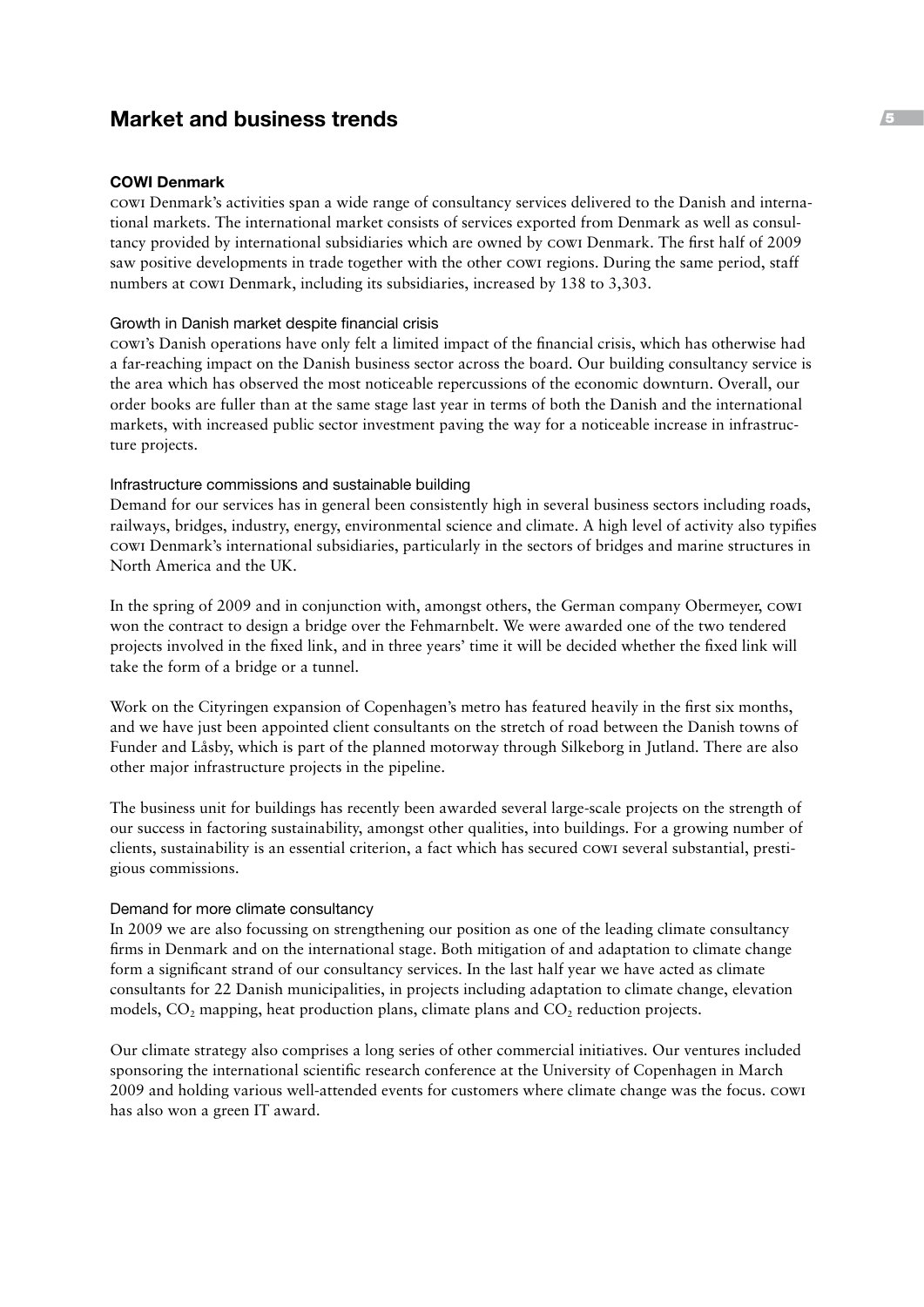#### The international market  $\overline{6}$

In spite of the financial crisis, the level of activity on the international market is still satisfactory, particularly as far as our services for bridges, tunnels, mapping and roads are concerned, and we have been awarded several major projects in the last six months.

In Sweden, we are about to team up with a partner to produce a digital terrain model of Sweden for the Swedish mapping authorities. Activity in the marine structures sector has also remained high in the Persian Gulf, and in partnership with cowi Africa we have won several highway design projects in Africa.

# **COWI Norway**

The effect of the financial crisis on cowi's activities in Norway in the first half of 2009 has been less serious than forecast, and both turnover and earnings have exceeded our expectations. Our relatively good results are attributable to the consistently high level of activity in the areas of infrastructure and health sector building. We stepped up our activities in these areas before the crisis began to affect the private building sector.

Our exceptionally strong position in the health sector building market was highlighted yet again when we were awarded the contract for the Nordland Hospital in Bodø – a project which includes planning and design of more than 50,000 m2 .

cowi Norway took on some 50 new employees in the first half of the year. We are also achieving growth as a result of the strategic acquisition of the Swedish company Flygfältsbyrån (FB), whose Norwegian subsidiary has specialist skills in the industrial and mapping sectors. This means a further 34 new employees for cowi in Norway.

Collaborations across the cowi Group have brought us several mapping commissions in 2009. Good corporate cooperation helped to ensure that we were on the winning team when a group of architects and consulting engineers won the prestigious project to develop the new Terminal 2 for Oslo Airport, Gardermoen.

Arising out of a long-term ambition to build up a vigorous division specialising in economics, we have set up a new business unit and appointed a Director of Economics at cowi Norway. We intend to develop this market area, working closely with the Group's extremely strong international specialist team. We are finding that the scale of framework agreements is increasing, not least as a result of the emergence of new specialist and service areas. This applies above all to large-scale industrial organisations and the public sector.

#### **COWI Central & Eastern Europe**

The first half of 2009 was a challenging period for cowi Central & Eastern Europe, which now employs a staff of 350. The countries in the region have in general been hard hit by the financial crisis, with the Baltic states, for example, feeling the impact particularly keenly. It will be difficult to reach our financial targets for 2009, whereas we are making satisfactory progress towards other targets such as strengthening the organisation in the field of socio-economic consultancy. This service enables us to absorb the heavy demand expected when countries prepare applications to the EU Social Cohesion and Structural Funds for EU grants.

In spite of the sharply declining markets in the Baltic region, we have been in a position to acquire two new companies in Lithuania and one in Latvia with a view to reinforcing the organisation in new local areas or within new fields of competency.

cowi Polska enjoyed a good start to the year with the opening of a new office in Wroclaw in addition to other success stories. The company is yet again exceeding its targets and has also opened a Warsaw office focussing primarily on transport planning and economics. We have also received a number of interesting new contracts in the wind turbine industry. Our Russian company, cowi Consulting LLC, continues to grow across its designated segments.